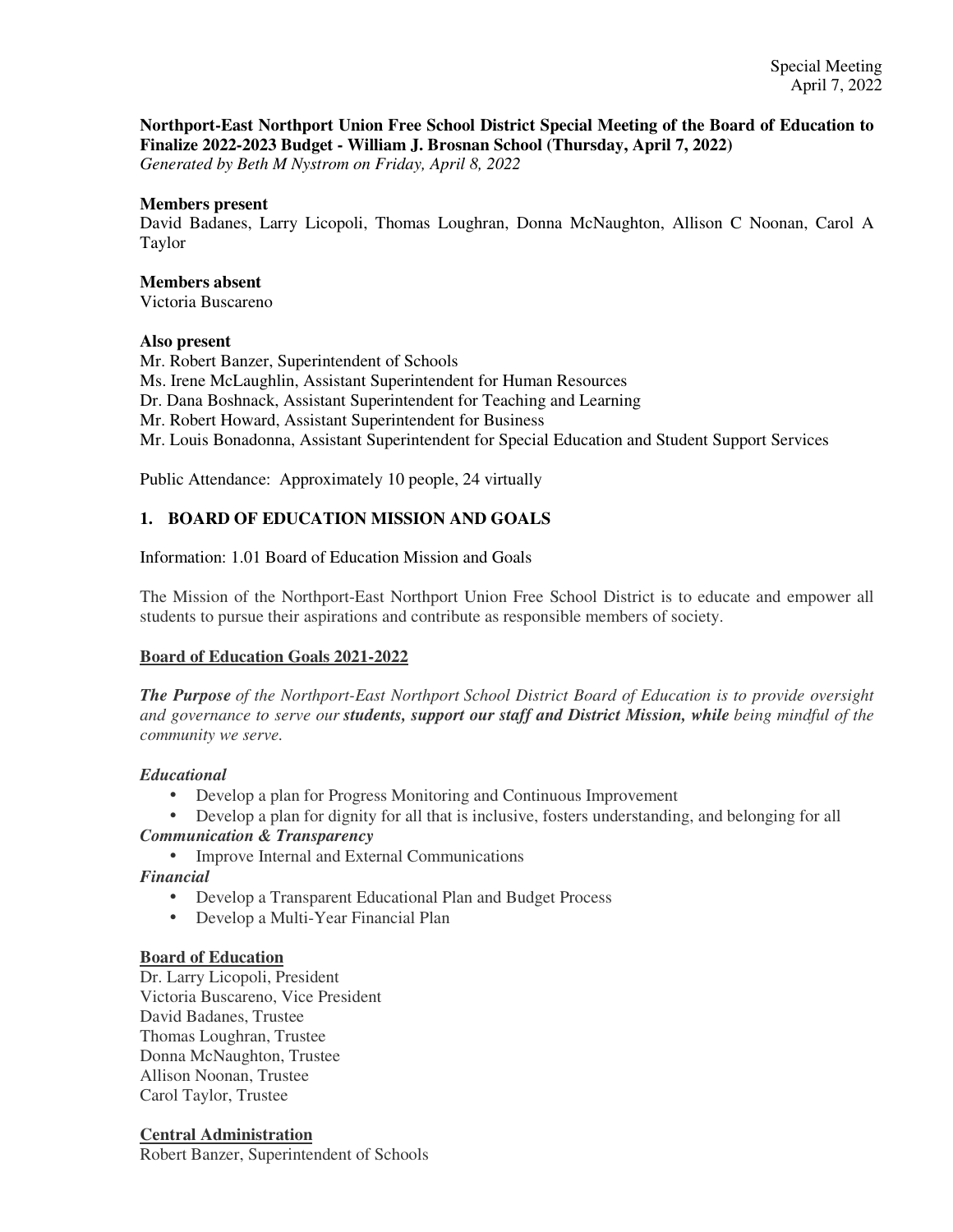Robert Howard, Assistant Superintendent for Business Irene McLaughlin, Assistant Superintendent for Human Resources Dr. Dana Boshnack, Assistant Superintendent for Teaching and Learning Louis Bonadonna, Assistant Superintendent for Special Education and Student Support Services

### **2. CALL TO ORDER**

President Licopoli called the meeting to order at 6:09 p.m.

#### **3. EXECUTIVE SESSION**

IF NECESSARY, THE CHAIR MAY ENTERTAIN A MOTION TO ENTER INTO EXECUTIVE SESSION - Note: It is anticipated that the Board will meet in public at 5:30 p.m. in the Board Conference Room at the William J. Brosnan School to act upon a resolution, upon majority vote, to immediately convene into Executive Session to discuss matters pertaining to the employment history of particular persons, and matters pertaining to contract negotiations.

Action: 3.01 Motion to convene into Executive Session to discuss matters pertaining to the employment history of particular persons and matters pertaining to contract negotiations.

Motion by Thomas Loughran, second by Carol A Taylor. Final Resolution: Motion passes Yes: David Badanes, Larry Licopoli, Thomas Loughran, Donna McNaughton, Allison C Noonan, Carol A Taylor

At 7:09 p.m. the Board reconvened in public session in the Cafeteria at the William J. Brosnan School.

#### **4. NOTICE OF EMERGENCY EXITS**

President Licopoli pointed out the emergency exits, and led the those present in the

#### **5. PLEDGE OF ALLEGIANCE**

#### **6. READING OF DISTRICT MISSION**

Trustee McNaughton read the District Mission.

#### **7. REFLECTION**

Superintendent Banzer led those present in a reflection.

#### **8. STUDENT AND STAFF RECOGNITION / STUDENT ORGANIZATION REPORT**

Presentations: 8.01 Student Organization Report

Harrison LeBow, Northport High School Senior, updated the Board on the current events happening at the high school.

Students in IB Visual Art presented their compositions last week in their first showcase ever. Approximately ten students displayed their various works, which consisted of film and digital photography, sketching, sculpture, and painting.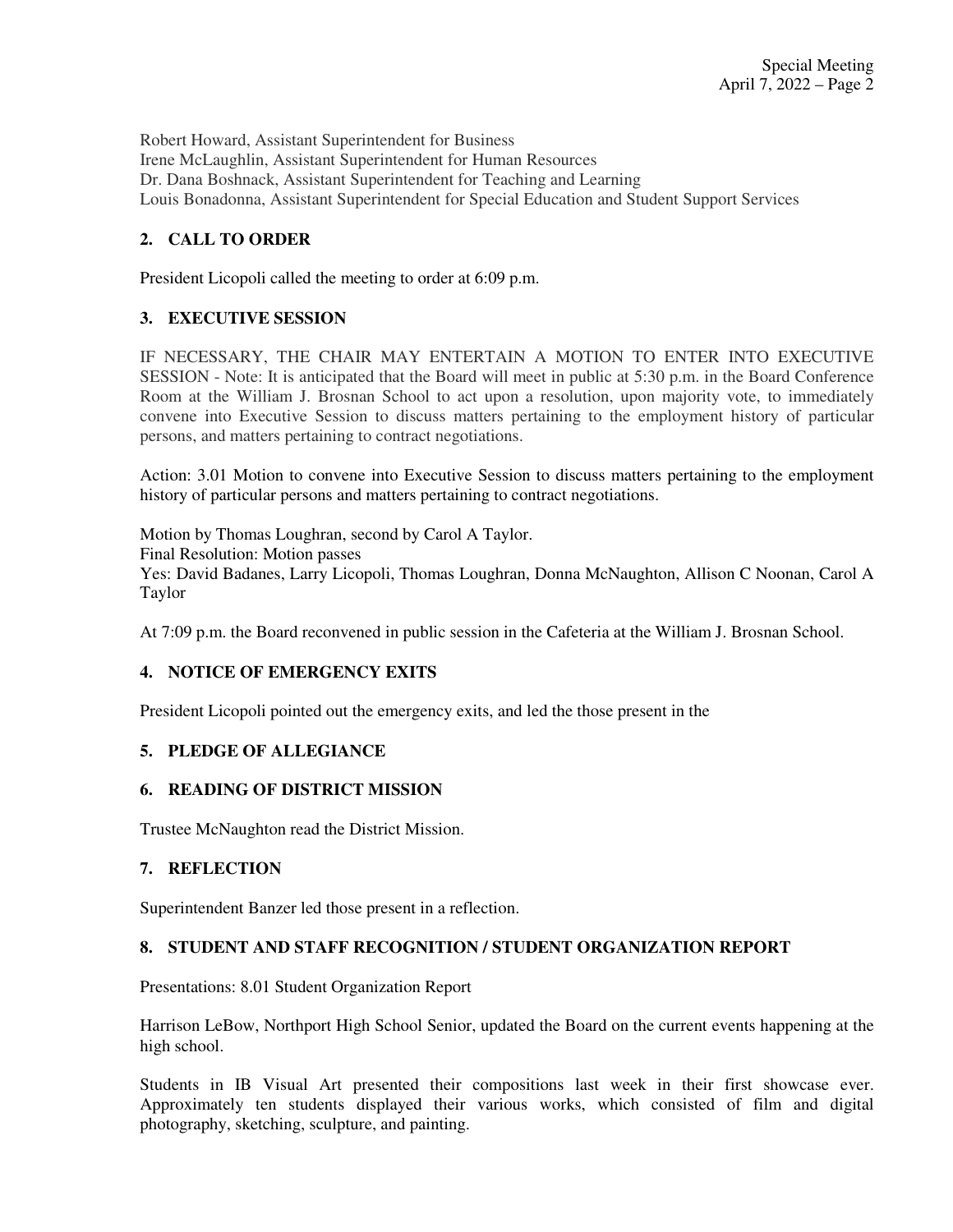Seniors in the International Baccalaureate program enjoyed a retreat at Frost Valley YMCA. The students participated in activities that applied students' knowledge of the arts and sciences in a phone-free environment. Such activities included hiking, zip-lining, archery, and candle making.

The Northport-Huntington Tigers Ice Hockey Club's Varsity Team took home the silver prize in the High School National Championships in Dallas, Texas.

Several students of the Northport High School Chapter of Best Buddies attended the inaugural Long Island Friendship Ball at Manhasset High School. Best Buddies is an organization that matches students with special needs to more experienced Northport High School students, the goal of which is to help students develop friendships through recreational activities in an outside the school setting.

In honor of Women's History Month, the Business Department of Northport High School developed lessons regarding issues faced by women in American corporations. Curriculum was developed around funding female entrepreneurs, the gender wage gap, notable female executives, as well as advertising, travel and tourism, and sports marketing.

Students in the English as a New Language program attended a workshop focused on empowerment and education at Stony Brook University. The workshop was hosted by Long Island Latino Teachers Association is determined to increase graduation rates and higher education enrollment, retention and completion for all students.

#### **9. SUPERINTENDENT'S REPORT**

Action: Reorder Agenda

Recommendation to reorder the agenda and move all items under 11. Business Agenda before 10. Public Comment on the Proposed 2022-2023 Budget – Convent into Committee-of-the-Whole to Informally Discuss the Proposed Budget – Finalize 2022-2023 Budget.

Motion by Donna McNaughton, second by Allison C Noonan. Final Resolution: Motion Passes Yes: David Badanes, Larry Licopoli, Thomas Loughran, Donna McNaughton, Allison C Noonan, Carol A Taylor

#### **11. BUSINESS AGENDA**

Action: 11.01 Minutes Recommendation to approve the following minutes:

11.01.1 March 3, 2022 - Special Meeting 11.01.2 March 10, 2022 - Special Meeting 11.01.3 March 17, 2022 - Special Meeting 11.01.4 March 24, 2022 - Special Meeting

Motion by Donna McNaughton, second by Allison C Noonan. Final Resolution: Motion Passes Yes: David Badanes, Larry Licopoli, Thomas Loughran, Donna McNaughton, Allison C Noonan, Carol A Taylor

Action: 11.02 Personnel Actions Report Recommendation to approve the attached Personnel Actions Report dated April 7, 2022

Motion by Donna McNaughton, second by Allison C Noonan.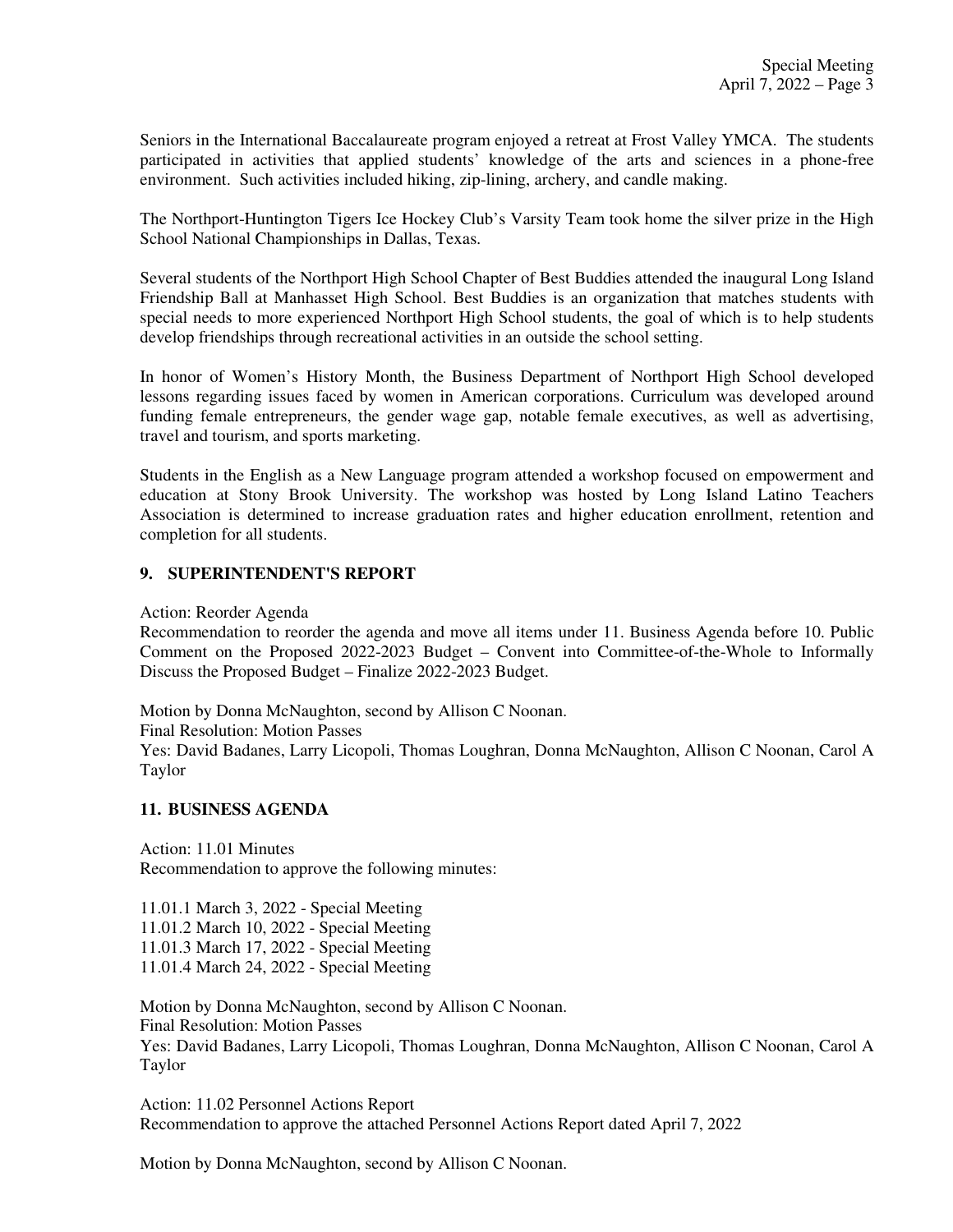Final Resolution: Motion Passes

Yes: David Badanes, Larry Licopoli, Thomas Loughran, Donna McNaughton, Allison C Noonan, Carol A Taylor

Superintendent Banzer noted the resignation of Carlos Falcon, Northport High School Assistant Principal, and the retirements of Susan Posposil, Teacher Aide, and Diane Kopke, Teacher Aide.

Action: 11.03 Schedule J - Committee on Special Education Recommendation to approve Schedule J - Committee on Special Education

Motion by Donna McNaughton, second by Allison C Noonan. Final Resolution: Motion Passes Yes: David Badanes, Larry Licopoli, Thomas Loughran, Donna McNaughton, Allison C Noonan, Carol A Taylor

Action: 11.04 Twin County Driving School Recommendation to approve the renewal of the Twin County Driving School Contract for In-Car Driver Instruction for the 2022-2023 school year at the current rate of \$420.00 per pupil.

Motion by Donna McNaughton, second by Allison C Noonan. Final Resolution: Motion Passes Yes: David Badanes, Larry Licopoli, Thomas Loughran, Donna McNaughton, Allison C Noonan, Carol A Taylor

Action: 11.05 Lester Laminack

Recommendation to approve a Supplementary Education Services Agreement between the Northport-East Northport Union Free School District and Lester Laminack for four virtual professional learning presentations K-6, in the amount of \$4,500.00 (T&L)

Motion by Donna McNaughton, second by Allison C Noonan. Final Resolution: Motion Passes Yes: David Badanes, Larry Licopoli, Thomas Loughran, Donna McNaughton, Allison C Noonan, Carol A Taylor

Action: 11.06 Boots & Saddles Production

Recommendation to approve a Supplementary Education Services Agreement between the Northport-East Northport Union Free School District and Boots & Saddles Production for a Civil War Reenactment, in the amount of \$5,900.00 (NMS)

Motion by Donna McNaughton, second by Allison C Noonan.

Final Resolution: Motion Passes

Yes: David Badanes, Larry Licopoli, Thomas Loughran, Donna McNaughton, Allison C Noonan, Carol A Taylor

Action: 11.07 Constance Wolf

Recommendation to approve a Supplementary Education Services Agreement between the Northport-East Northport Union Free School District and Constance Wolf for Professional Development and Educator Support Services during the 2021-2022 school year regarding best practices for IB Visual Art and transition of the program to Christine Driscoll at Northport High School, for a fee of \$50 per hour for services provided up to ten hours (F&PA)

Motion by Donna McNaughton, second by Allison C Noonan. Final Resolution: Motion Passes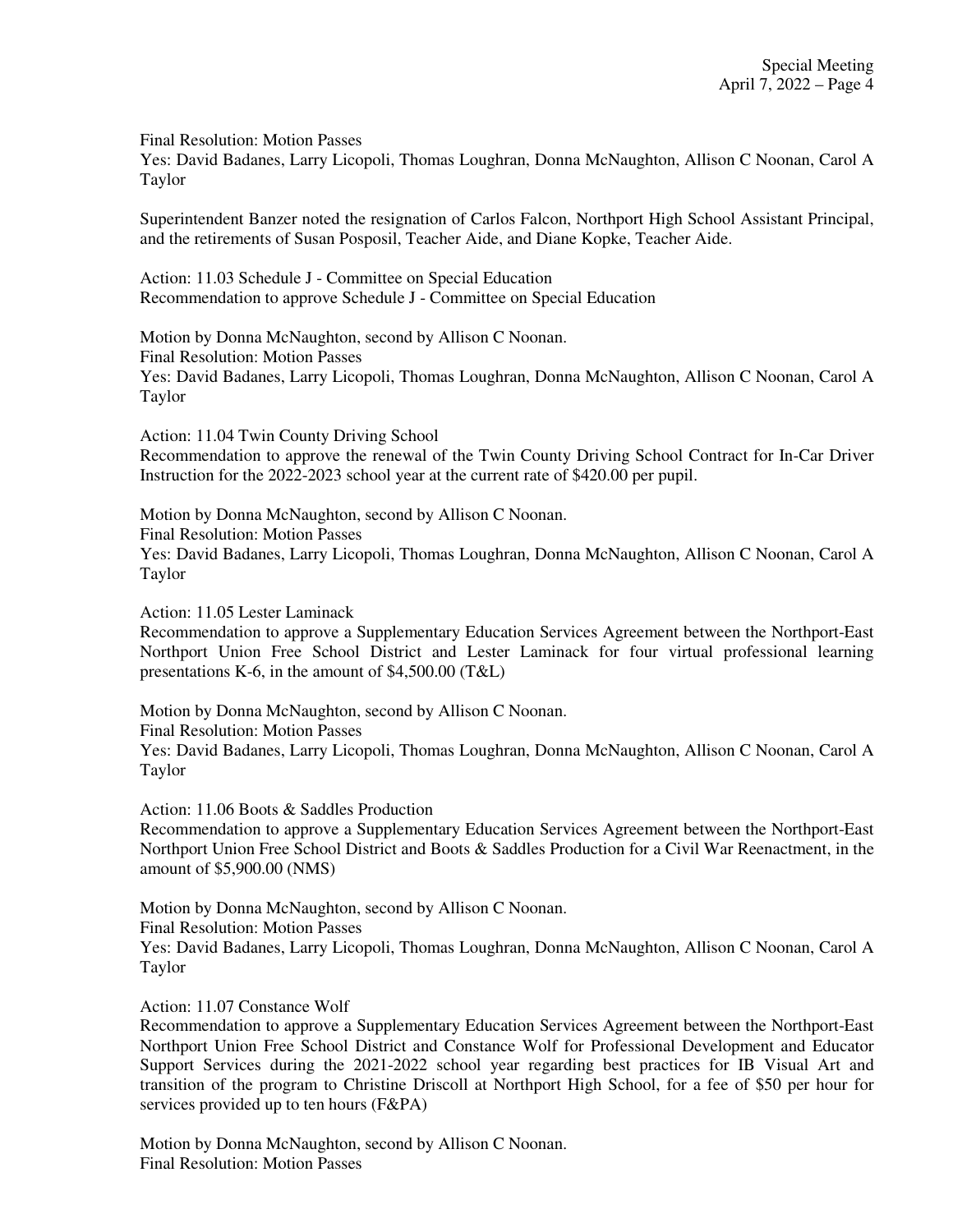Yes: David Badanes, Larry Licopoli, Thomas Loughran, Donna McNaughton, Allison C Noonan, Carol A Taylor

Action: 11.08 Nursing Scholarship Fund Donation Recommendation to approve the following resolution:

 "RESOLVED, that the Board of Education accept the donation of \$10,000.00 from James D. Fry to the Nursing Scholarship Fund"

Motion by Donna McNaughton, second by Allison C Noonan. Final Resolution: Motion Passes Yes: David Badanes, Larry Licopoli, Thomas Loughran, Donna McNaughton, Allison C Noonan, Carol A Taylor

Action: 11.09 Western Suffolk BOCES Multi-Year Service Agreement Recommendation to approve a Western Suffolk BOCES Multi-Year Service Agreement for interactive flat panels, overboard mounts, mobile stands and Wyse terminals, in the amount of \$1,387,305 (Technology)

Motion by Donna McNaughton, second by Allison C Noonan. Final Resolution: Motion Passes Yes: David Badanes, Larry Licopoli, Thomas Loughran, Donna McNaughton, Allison C Noonan, Carol A Taylor

Action: 11.10 Frost Valley YMCA

Recommendation to approve a Rider to Agreement between the Board of Education of the Northport-East Northport Union Free School District and Frost Valley YMCA (NHS IB Diploma Retreat 4/1 - 4/3 - Field Trip Board approved 3/17/22)

Motion by Donna McNaughton, second by Allison C Noonan. Final Resolution: Motion Passes Yes: David Badanes, Larry Licopoli, Thomas Loughran, Donna McNaughton, Allison C Noonan, Carol A Taylor

Action: 11.11 Frost Valley YMCA

Recommendation to approve a Rider to Agreement between the Board of Education of the Northport-East Northport Union Free School District and Frost Valley YMCA (NHS E-Team 4/27-4/29 Field Trip Board approved 3/3/22)

Motion by Donna McNaughton, second by Allison C Noonan.

Final Resolution: Motion Passes

Yes: David Badanes, Larry Licopoli, Thomas Loughran, Donna McNaughton, Allison C Noonan, Carol A Taylor

Action: 11.12 The Center for Developmental Disabilities

Recommendation to approve a 2021-2022 Agreement between the Northport-East Northport Union Free School District and The Center for Developmental Disabilities for related services to designated students pursuant to the Individualized Education Plans developed for students by the Committee on Special Education (Spec. Ed.)

Motion by Donna McNaughton, second by Allison C Noonan. Final Resolution: Motion Passes

Yes: David Badanes, Larry Licopoli, Thomas Loughran, Donna McNaughton, Allison C Noonan, Carol A Taylor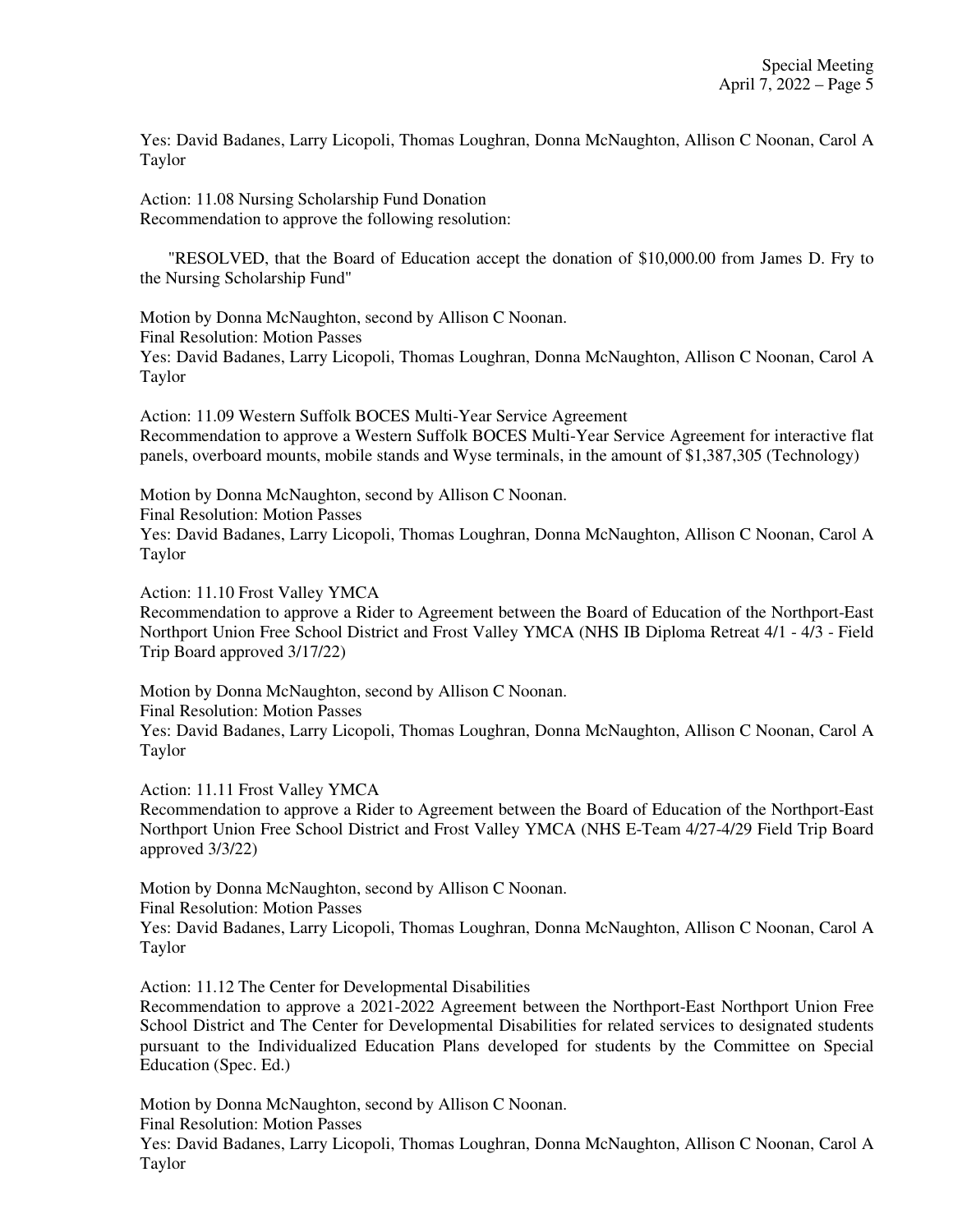Action: 11.13 Alliance Tutoring, LLC

Recommendation to approve a 2021-2022 Agreement between the Northport-East Northport Union Free School District and Alliance Tutoring, LLC for academic tutoring (SSS)

Motion by Donna McNaughton, second by Allison C Noonan. Final Resolution: Motion Passes Yes: David Badanes, Larry Licopoli, Thomas Loughran, Donna McNaughton, Allison C Noonan, Carol A Taylor

Action: 11.14 Claims Auditor's Report Recommendation to approve the Claims Auditor's Report for Warrants and Claims for payments dated:

February 2, 2022 (Payroll Trust & Agency Warrant), February 4, 2022 (GCG-Comp. Warrant), February 15, 2022 (Accounts Payable Warrant), February 18, 2022 (Payroll Trust & Agency Warrant), February 18, 2022 (GCG-Comp. Warrant), February 28, 2022 (Accounts Payable Warrant), February 2022 (Claims Audit Report)

Motion by Donna McNaughton, second by Allison C Noonan. Final Resolution: Motion Passes

Yes: David Badanes, Larry Licopoli, Thomas Loughran, Donna McNaughton, Allison C Noonan, Carol A Taylor

Action: 11.15 Treasurer's Report and Monthly Summary of Receipts and Disbursements Recommendation to approve the following Treasurer's Report and Monthly Summary of Receipts and Disbursements:

11.15.1 Treasurer's Report for the Period January 1, 2022 through January 31, 2022 11.15.2 Monthly Summary of Receipts and Disbursements for the Month Ending January 31, 2022

Motion by Donna McNaughton, second by Allison C Noonan. Final Resolution: Motion Passes Yes: David Badanes, Larry Licopoli, Thomas Loughran, Donna McNaughton, Allison C Noonan, Carol A Taylor

Action: 11.16 Schedule of Investments Recommendation to approve the Schedule of Investments as of January 31, 2022

Motion by Donna McNaughton, second by Allison C Noonan. Final Resolution: Motion Passes Yes: David Badanes, Larry Licopoli, Thomas Loughran, Donna McNaughton, Allison C Noonan, Carol A Taylor

Action: 11.17 Collateral Schedule Recommendation to approve the Collateral Schedule as of January 31, 2022

Motion by Donna McNaughton, second by Allison C Noonan. Final Resolution: Motion Passes Yes: David Badanes, Larry Licopoli, Thomas Loughran, Donna McNaughton, Allison C Noonan, Carol A Taylor

Action: 11.18 Bank Reconciliation Recommendation to approve the Bank Reconciliation Report for the Month Ended January 31, 2022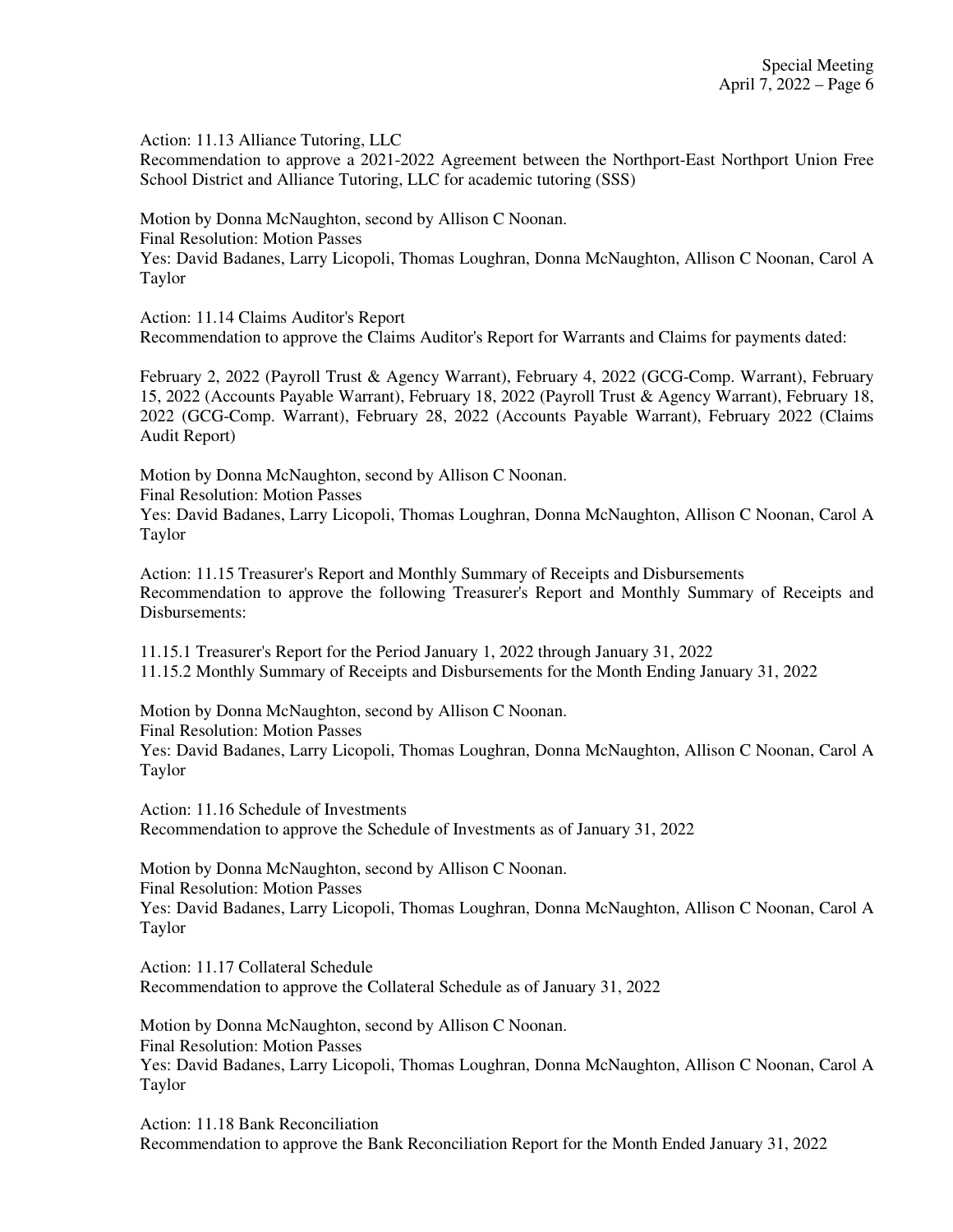Motion by Donna McNaughton, second by Allison C Noonan. Final Resolution: Motion Passes Yes: David Badanes, Larry Licopoli, Thomas Loughran, Donna McNaughton, Allison C Noonan, Carol A Taylor

Action: 11.19 Projected Cash Flow Statement Recommendation to approve the Projected Cash Flow Statement for the Year Ending 2021-2022, Actual Data July 1, 2021 - January 31, 2022, Estimated Data February 1, 2022 - June 30, 2022

Motion by Donna McNaughton, second by Allison C Noonan. Final Resolution: Motion Passes Yes: David Badanes, Larry Licopoli, Thomas Loughran, Donna McNaughton, Allison C Noonan, Carol A Taylor

Action: 11.20 Monthly Revenue and Budget Status Report - School Lunch Fund Recommendation to approve the Monthly Revenue and Budget Status Report - School Lunch Fund for the period July 1, 2021 - January 31, 2022

Motion by Donna McNaughton, second by Allison C Noonan. Final Resolution: Motion Passes Yes: David Badanes, Larry Licopoli, Thomas Loughran, Donna McNaughton, Allison C Noonan, Carol A Taylor

Action: 11.21 Monthly Revenue and Budget Status Report - Special Aid Fund Recommendation to approve the Monthly Revenue and Budget Status Report - Special Aid Fund for the period July 1, 2021 - January 31, 2022

Motion by Donna McNaughton, second by Allison C Noonan. Final Resolution: Motion Passes Yes: David Badanes, Larry Licopoli, Thomas Loughran, Donna McNaughton, Allison C Noonan, Carol A Taylor

Action: 11.22 Monthly Revenue and Budget Status Report - General Fund Recommendation to approve the Monthly Revenue and Budget Status Report - General Fund for the period July 1, 2021 - January 31, 2022

Motion by Donna McNaughton, second by Allison C Noonan. Final Resolution: Motion Passes Yes: David Badanes, Larry Licopoli, Thomas Loughran, Donna McNaughton, Allison C Noonan, Carol A Taylor

Action: 11.23 Monthly Revenue and Budget Status Report - Capital Fund Recommendation to approve the Monthly Revenue and Budget Status Report - Capital Fund for the period July 1, 2021 - January 31, 2022

Motion by Donna McNaughton, second by Allison C Noonan. Final Resolution: Motion Passes Yes: David Badanes, Larry Licopoli, Thomas Loughran, Donna McNaughton, Allison C Noonan, Carol A Taylor

Action: 11.24 School Lunch Profit and Loss Recommendation to approve the School Lunch Profit and Loss Statement for the period July 1, 2021 - January 31, 2022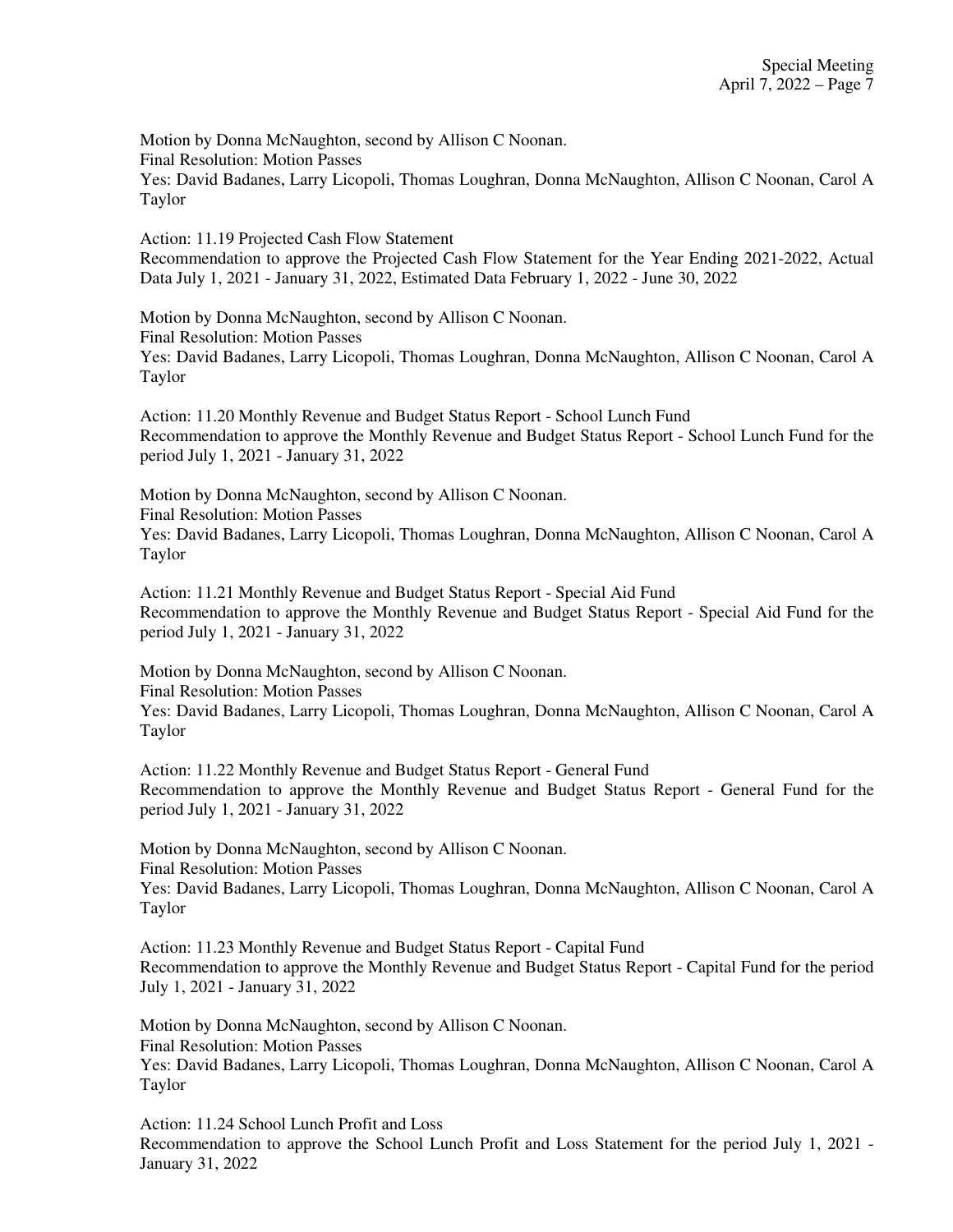Motion by Donna McNaughton, second by Allison C Noonan.

Final Resolution: Motion Passes

Yes: David Badanes, Larry Licopoli, Thomas Loughran, Donna McNaughton, Allison C Noonan, Carol A Taylor

Action: 11.25 Health Service Contracts

Recommendation to authorize the Board President to sign contracts with the following districts to provide Health Services for Northport-East Northport students attending school in that district during the 2021- 2022 school year:

11.25.1 Syosset Central School District, six (6) students attending Our Lady of Mercy Academy, one (1) student attending St. Edward the Confessor School @ \$1,073.46, totaling \$7,514.22

11.25.2 South Huntington Union Free School District, one-hundred (100) students attending St. Anthony's High School, six (6) students attending Long Island School for the Gifted, one (1) student attending Huntington Montessori @ 817.80, totaling \$87,504.60

Motion by Donna McNaughton, second by Allison C Noonan.

Final Resolution: Motion Passes

Yes: David Badanes, Larry Licopoli, Thomas Loughran, Donna McNaughton, Allison C Noonan, Carol A Taylor

Action: 11.26 Revised 2021-2022 School Calendar Recommendation to approve the following resolution:

 "RESOLVED, that the Board of Education revises the 2021-2022 School Calendar to reflect that schools will be closed on Friday, May 27, 2022."

Motion by Donna McNaughton, second by Allison C Noonan.

Final Resolution: Motion Passes

Yes: David Badanes, Larry Licopoli, Thomas Loughran, Donna McNaughton, Allison C Noonan, Carol A Taylor

Action: 11.27 Property Tax Exemption Recommendation to approve the following Property Tax Exemption resolutions:

#### SENIOR LOW INCOME EXEMPTION: RPTL 467

Senior Low Income Exemption RPTL 467, subd. 2,

 "RESOLVED that the Northport-East Northport School District hereby adopts the provisions of Real Property Tax Law, Section 467, subd. 2, allowing any person eligible for the Senior Low Income Exemption under the Real Property Tax Law, Section 467, to continue to be eligible for the exemption despite having school-aged children residing in the premises and attending public school in grades  $K - 12$ ; provided, that any such applicant shall supply satisfactory proof to the Northport-East Northport School District that the child was not brought into the residence in whole or in substantial part for the purpose of attending a particular school within the district."

Senior Low Income Exemption RPTL 467, subd. 3(a)(Medical Expenses)

 "RESOLVED that the Northport-East Northport School District hereby adopts the provisions of Real Property Tax Law, Section 467, subd. 3(a), allowing income earned by any person eligible for the Senior Low Income Exemption under the Real Property Tax Law, Section 467, to be offset by all medical and prescription drug expenses actually paid which were not reimbursed or paid for by insurance."

Senior Low Income Exemption RPTL 467, subd. 3(a)(Veterans Disability Compensation).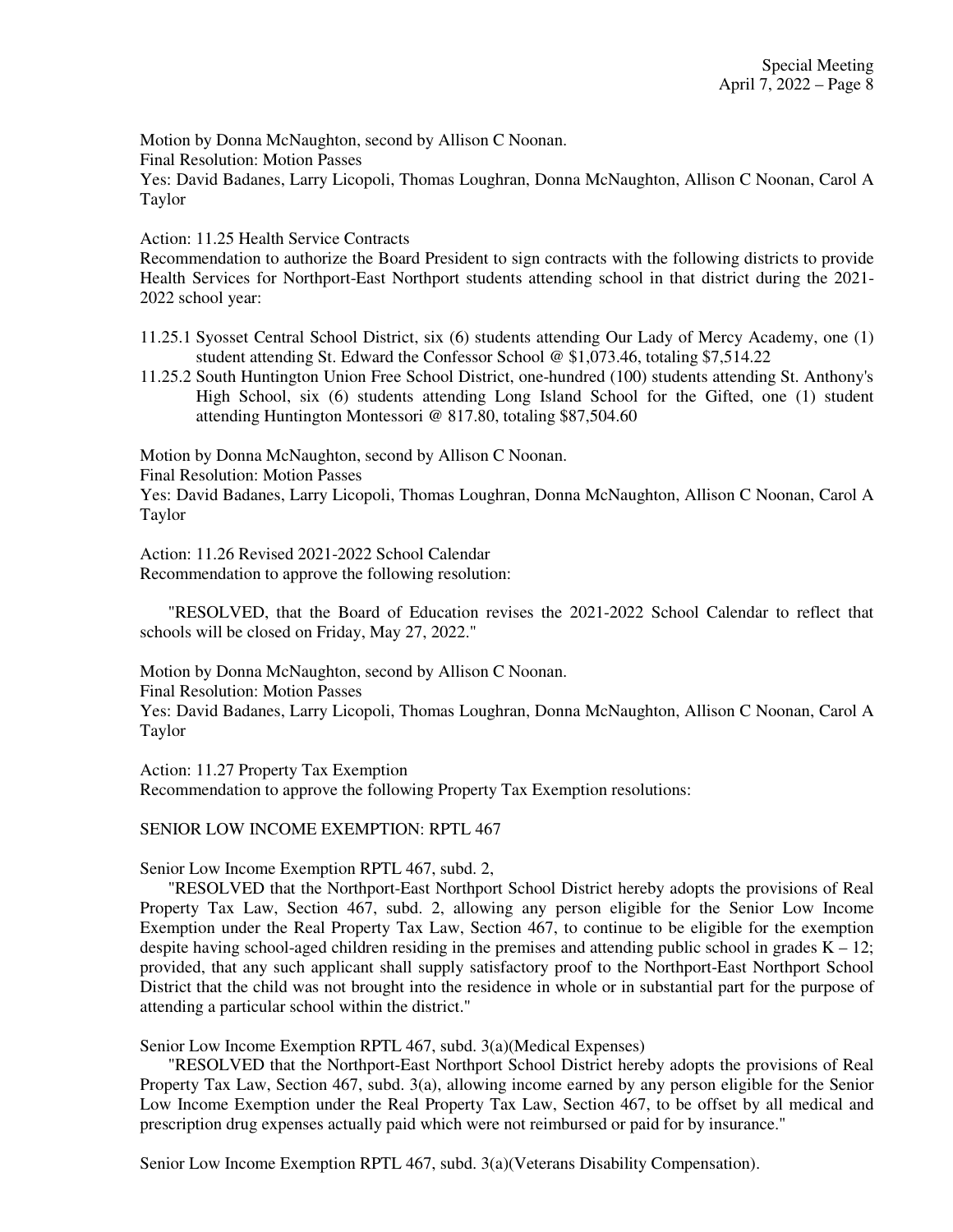"RESOLVED that the Northport-East Northport School District hereby adopts the provisions of Real Property Tax Law, Section 467, subd. 3(a), allowing the exclusion from income of any Veterans Disability Compensation by any person eligible for the Senior Low Income Exemption under the Real Property Tax Law, Section 467."

#### Senior Low Income Exemption RPTL 467, subd. 3-a.

 "RESOLVED that the Northport-East Northport School District hereby adopts the provisions of Real Property Tax Law, Section 467, subd. 3-a, allowing any otherwise eligible person under the Real Property Tax Law, Section 467, to be eligible for this exemption when they reside in any cooperative apartment corporation outlined in this section."

#### Senior Low Income Exemption RPTL 467, subd. 6(b).

 "RESOLVED that the Northport-East Northport School District hereby adopts the provisions of Real Property Tax Law, Section 467, subd. 6(b), allowing any person who has been granted exemption pursuant to Real Property Tax Law, Section 467, on five (5) consecutive completed assessment rolls, including any years when the exemption was granted to a property owned by a husband and/or wife while both resided in such property, to be automatically granted such exemption on each subsequent assessment roll; provided, however, that when tax payment is made by such person, a sworn affidavit must be included with such payment which shall state that such person continues to be eligible for such exemption. Such affidavit shall be on a form prescribed by the commissioner. If such affidavit is not included with the tax payment, the collecting officer shall proceed pursuant to Real Property Tax Law, Section 551-a of this chapter."

#### DISABILITY LOW INCOME EXEMPTION: RPTL 459-c

#### Disability Low Income Exemption under RPTL 459-c, subd. 4.

 "RESOLVED that the Northport-East Northport School District hereby adopts the provisions of Real Property Tax Law, Section 459-c, subd. 4, allowing any person eligible for the Disability Low Income Exemption under the Real Property Tax Law, Section 459-c, to continue to be eligible for the exemption despite having school-aged children residing in the premises and attending public school in grades  $K - 12$ ; provided, that any such otherwise eligible applicant shall supply satisfactory proof to the Northport-East Northport School District that the child was not brought into the residence in whole or in substantial part for the purpose of attending a particular school within the district."

#### Disability Low Income Exemption RPTL 459-c, subd. 5(a).

 "RESOLVED that the Northport-East Northport School District hereby adopts the provisions of Real Property Tax Law, Section 459-c, subd. 5(a), allowing income earned by any person eligible for the Senior Low Income Exemption under the Real Property Tax Law, Section 467, to be offset by all medical and prescription drug expenses actually paid which were not reimbursed or paid for by insurance."

Disability Low Income Exemption RPTL 459-c, subd. 6.

 "RESOLVED that the Northport-East Northport School District hereby adopts the provisions of Real Property Tax Law, Section 459-c, subd. 6, allowing any otherwise eligible person under the Real Property Tax Law, Section 459-c, to be eligible for this exemption when they reside in any cooperative apartment corporation outlined in this section."

#### ALTERNATIVE VETERANS EXEMPTION: RPTL 458-a

Alternative Veteran's Exemption, RPTL 458-a, subd. 7.

 "RESOLVED that the Northport-East Northport School District hereby adopts the provisions of Real Property Tax Law, Section 458-a, subd. 7, allowing an exemption for Gold Star Parent, the parent of a child who died in the line of duty while serving in the United States armed forces during a period of war."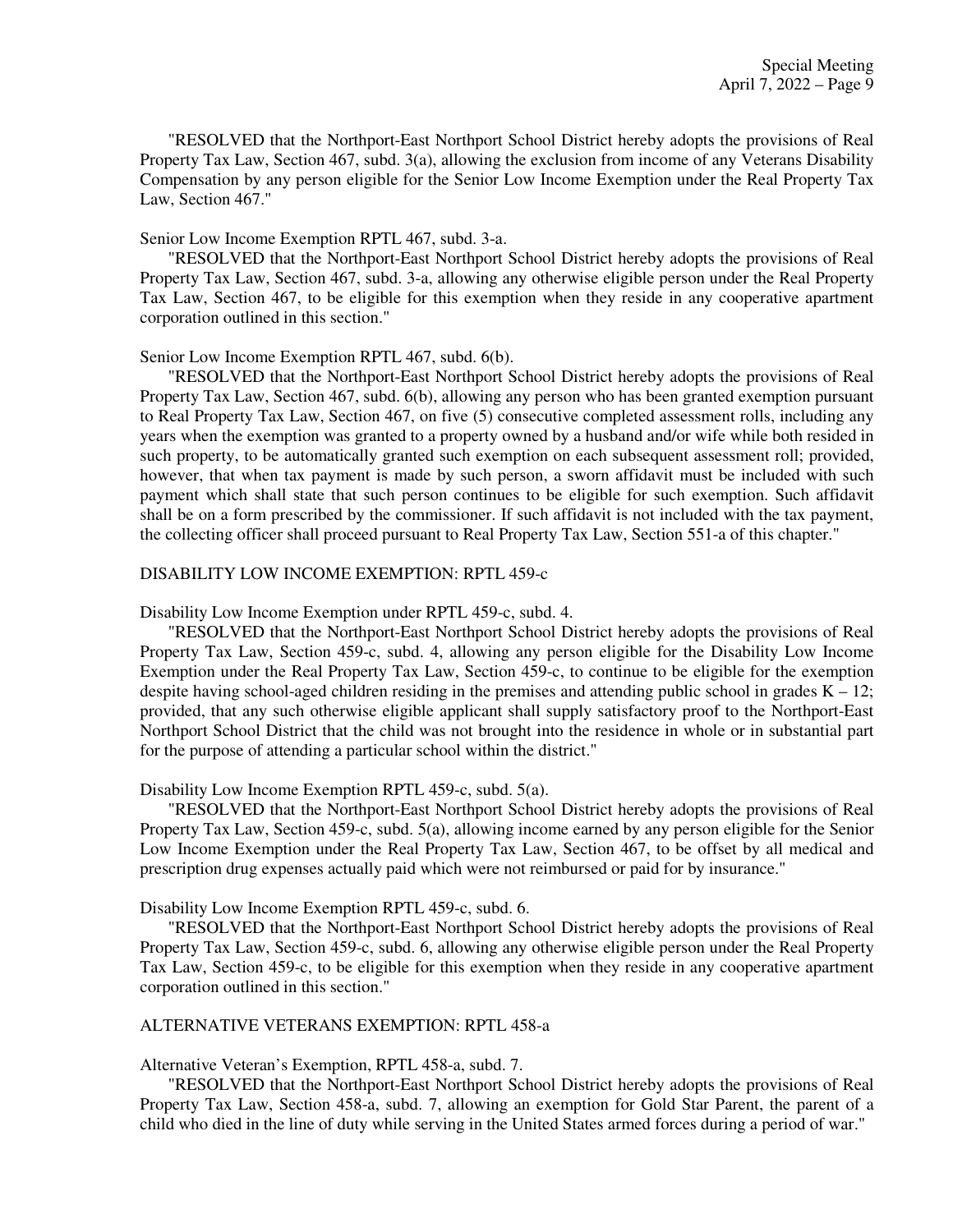Alternative Veteran's Exemption, RPTL 458-a, subd. 8.

 "RESOLVED that the Northport-East Northport School District hereby adopts the provisions of Real Property Tax Law, Section 458-a, subd. 8, allowing any otherwise eligible Veteran under the Real Property Tax Law, Section 458-a, to be eligible to transfer the exemption from any school district within Suffolk County to the Northport-East Northport School District effective as of the date of transfer."

#### COLD WAR VETERANS EXEMPTION: RPTL 458-b

Cold War Veterans Exemption, RPTL 458-b, subd. 2(c)(iii).

 "RESOLVED that the Northport-East Northport School District hereby adopts the provisions of Real Property Tax Law, Section 458-b, subd.  $2(c)(iii)$ , eliminating the ten (10) year expiration period contained in the original resolution adopted pursuant to the provisions of the Real Property Tax Law, Section 458-b."

Cold War Veterans Exemption, RPTL 458-b, subd. 7.

 "RESOLVED that the Northport-East Northport School District hereby adopts the provisions of Real Property Tax Law, Section 458-b, subd. 7, allowing any otherwise eligible person under the Real Property Tax Law, Section 458-b, to be eligible for this exemption when they reside in any cooperative apartment corporation outlined in this section."

VOLUNTEER FIREFIGHTERS & AMBULANCE WORKERS EXEMPTION (Volunteer Exemption): RPTL 466-c (Laws of 2002, Chap 450)(Population between 1.4 & 1.5 million)

Volunteer Exemption, RPTL 466-c, subd. 7.

 "RESOLVED that the Northport-East Northport School District hereby adopts the provisions of Real Property Tax Law, Section 466-c, subd. 7, (Laws of 2002, Chapter 450) allowing an enrolled member of an incorporated volunteer fire company, fire department, or incorporated voluntary ambulance service, any otherwise eligible person under the Real Property Tax Law, Section 466-c (Laws of 2002, Chapter 450), to be eligible for this exemption when they reside in any cooperative apartment corporation outlined in this section."

Motion by Donna McNaughton, second by Allison C Noonan.

Final Resolution: Motion Passes

Yes: David Badanes, Larry Licopoli, Thomas Loughran, Donna McNaughton, Allison C Noonan, Carol A Taylor

#### **10. PUBLIC COMMENT ON THE PROPOSED 2022-2023 BUDGET - CONVENE INTO COMMITTEE-OF-THE-WHOLE TO INFORMALLY DISCUSS THE PROPOSED BUDGET - FINALIZE 2022-2023 BUDGET**

Superintendent Banzer presented the proposed 2022-2023 Budget.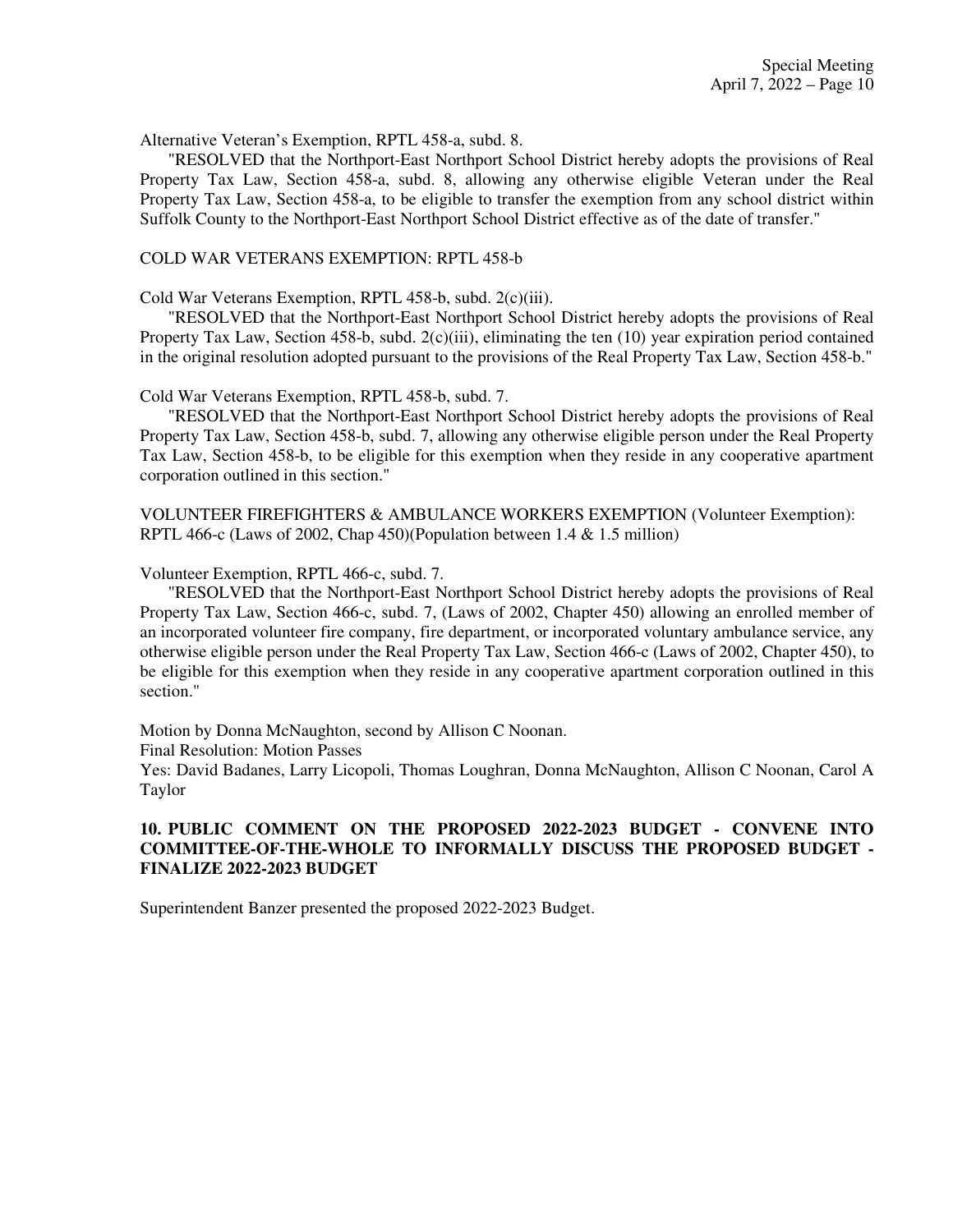# Northport-East Northport UFSD

2022-23 Budget Overview

Finalize Budget

April 7, 2022 **Board of Education Meeting** 

#### NORTHPORT-EAST NORTHPORT SCHOOLS A Tradition of Eredlem

## Mission:

Educate, inspire and empower all students to pursue their aspirations and contribute as responsible members of society.

#### Core values & beliefs:

- Students are our first priority.
- Everyone can learn and grow.
- · Students, families, staff and community are essential partners.
- We collaborate in a spirit of trust to make thoughtful and informed decisions.
- . We value creativity and innovation.
- . We challenge and support the whole child.
- We embrace the uniqueness of every student.
- . We treat everyone with dignity, empathy and respect.
- We provide a safe, secure and supportive environment.
- We use district resources effectively and responsibly.

# **Budget Development**

January 27 Budget Overview

March 3 Buildings & Grounds + Transportation,

March 10 Instruction, Technology, BOCES, Special Ed.

March 17 Personnel & Benefits

March 24\* Revenue+ Fund Balance & Reserves \*Preliminary Public Hearing to Receive Public Input

April 7 Committee of the whole to consider & discuss public input at Preliminary Hearing and reconvene into public session to finalize budget

May 5 Hearing on finalized budget.

May 17 Budget Vote

# Vision:

Excellence in all areas without exception.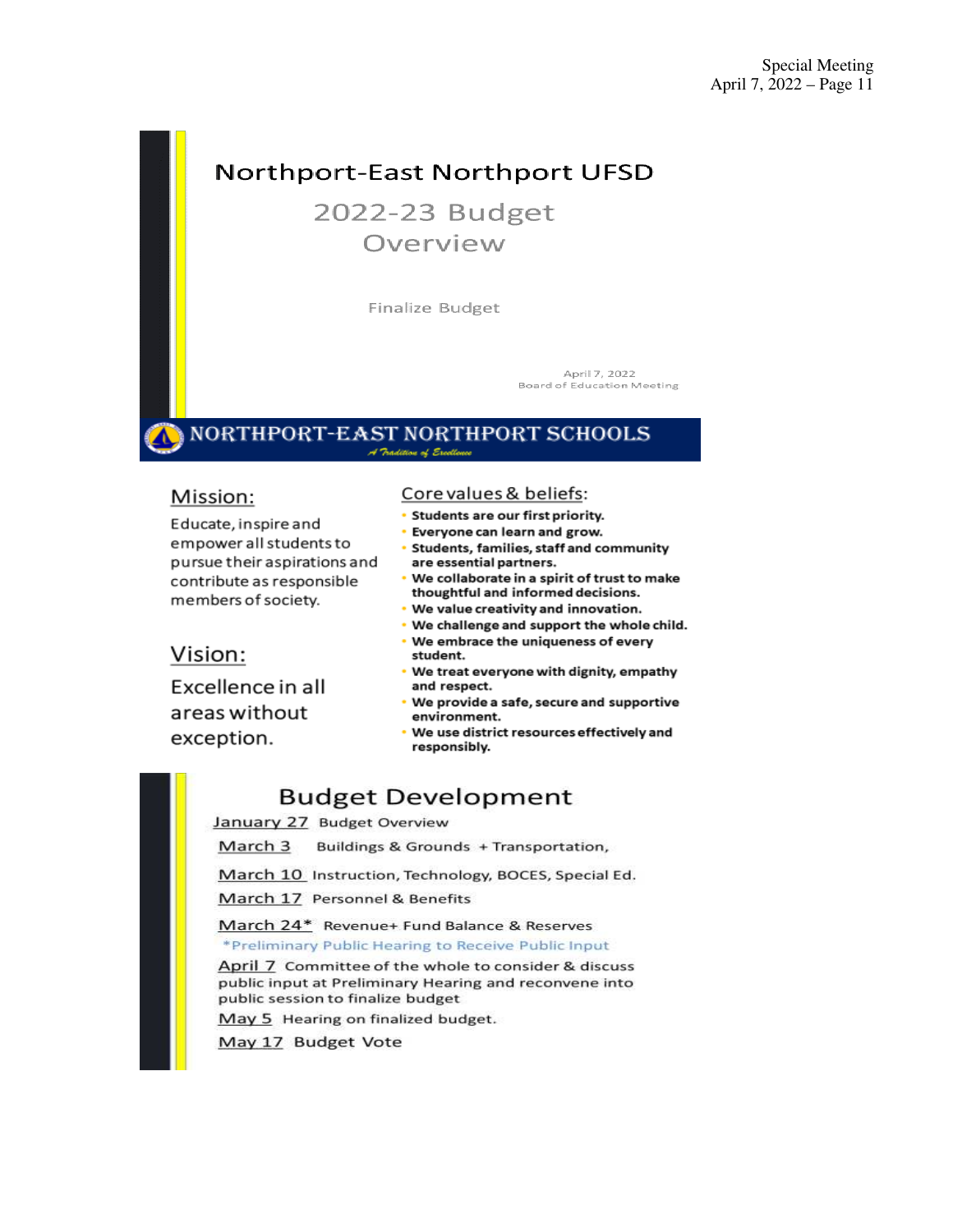# **Budget Development Priorities**

- > Create budget that supports the Mission, Vision & Core Beliefs of the District.
- > Maintain instructional, co-curricular and extra-curricular program
- > Pandemic Recovery- Maintain academic & social/emotional support
- $\triangleright$  Building and facilities maintenance and capital project planning
- $\triangleright$  Create a budget within the tax levy limit
- $\triangleright$  Engage in a budget development process that clearly communicates the budget expenditures and related program/strategy- connect the parts to the whole via a budget book

#### Summary

The proposed budget includes the following initiatives:

- Continue low class sizes at elementary level
- Physical education staffing to expand opportunities for students and meet weekly PE minutes per SED (0.4 FTE at each of the elementary schools)
- World Language staffing at Grade 6 to provide World Language continuity with a 20 week sixth grade World Language course (0.8 FTE at each middle school)
- Further enhance inclusive educational opportunities for HS Global Studies I and Earth Science for students with IEP's (0.9 FTE)
- Expand PORT programming to include Grade 9 and courses towards Graduation (ELA 0.4, Math 0.2, Social Studies 0.4, Science 0.4, WL 0.2, Art 0.2 FTE's)
- In-District behavior specialist Teacher on Special Assignment- offset by reduction in contract services for outside consultants. (1.0 FTE District wide)
- Increase STEM opportunities at Grade 5 (0.1 FTE at each middle school)
- Additional Clerical Support (Office of Instruction & Registrar) offset by reduction in BOCES service

## Capital Projects\*

#### • 2022-23 Proposed GF Appropriations \$2,974,414

- Roof Replacements district wide with emphasis on NHS
- HVAC renovations and/or replacements district wide
- Proactive abatements district wide
- High School main gym bleacher replacement
- Total Capital Reserve Authorization \$5,694,661
- · 2012 Capital Reserve \$536,290
- · 2018 Capital Reserve \$3,158,370
- 2021 Capital Reserve \$2,000,000
	- Roof Replacements district wide with emphasis on NHS
	- HVAC renovations and/or replacements district wide
	- Proactive abatements district wide
	- High School main gym bleacher replacement\*
	- \*only eligible as part of the 2012 & 2018 Capital Reserves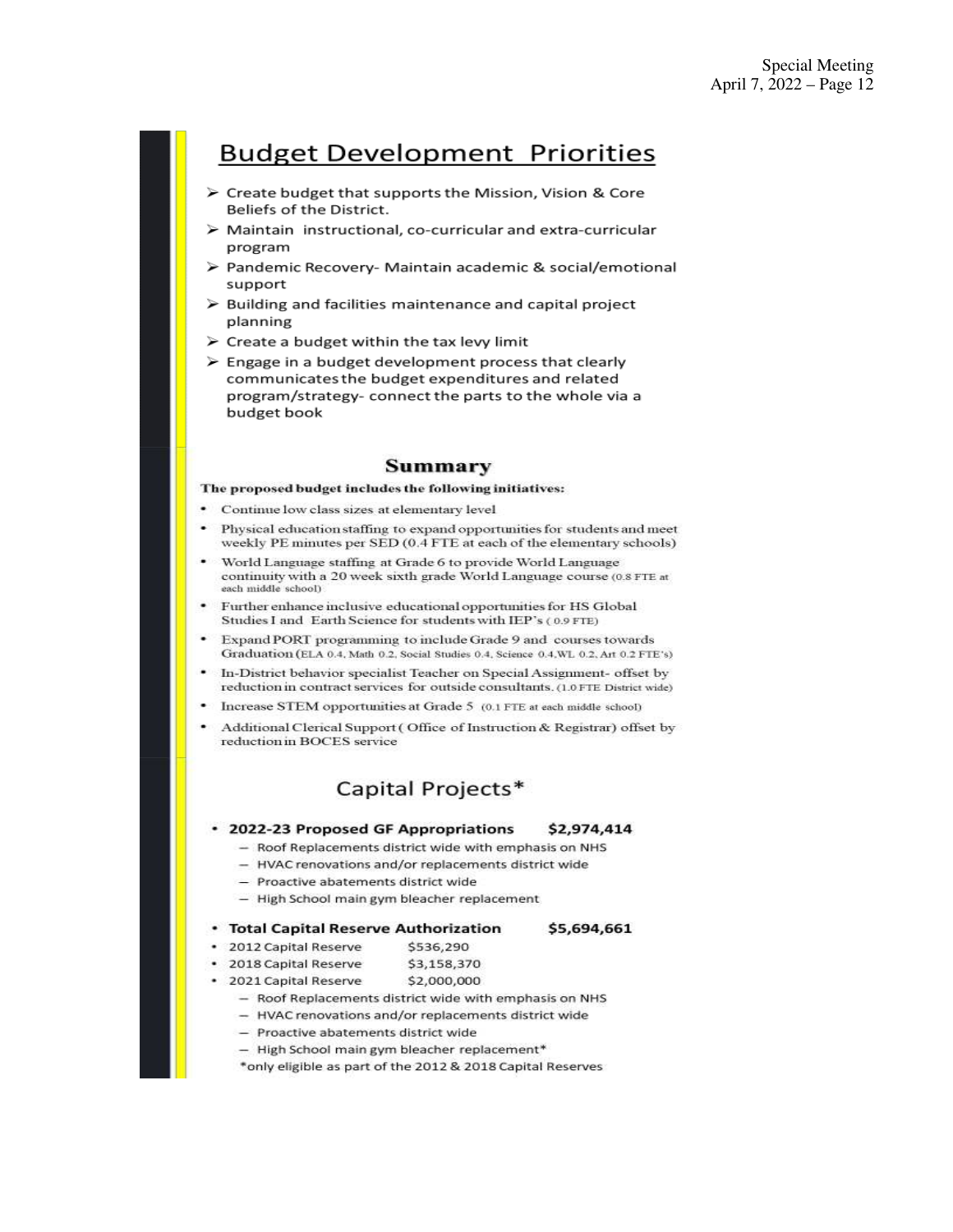# **Expenditure Summary**

| <b>CATEGORY</b>                 | 2021-22       | 2022-23       | <b>S CHANGE</b> | % CHANGE  |
|---------------------------------|---------------|---------------|-----------------|-----------|
| <b>SALARIES</b>                 | \$89,512,990  | \$91,464,394  | 1,951,404       | 2.18%     |
| <b>EOUIPMENT</b>                | \$1.355.024   | \$1,088,114   | $-266.910$      | $-19.70%$ |
| <b>CONTRACT SERVICES</b>        | \$32,217,685  | \$33,233,784  | 1,016,099       | 3.15%     |
| <b>MATERIALS &amp; SUPPLIES</b> | \$1,955,516   | \$2:153.304   | 197.788         | 10.11%    |
| <b>DEBT SERVICE</b>             | \$5,501,350   | \$4,783,196   | $-718.163$      | $-13.05%$ |
| <b>EMPLOYEE BENEFITS</b>        | \$40,282,800  | \$41,443,878  | 1,161,078       | 2.88%     |
| INTERFLIND TRANSFERS            | \$3,864,414   | \$3,764,414   | $-100,000$      | $-1.59%$  |
| <b>TOTAL</b>                    | \$174,689,788 | \$177,931,084 | \$3,241,296     | 1.86%     |

| Draft 3           | 5178, 377, 568 |
|-------------------|----------------|
| Draft 4 (current) | \$177,931,084  |
| Difference        | \$446,584      |

# **REVENUE CONSIDERATIONS**

| <b>CATEGORY</b>              | 2021-22       | <b>PROPOSED*</b><br>2022-23 | <b>S CHANGE</b> | <b>% CHANGE</b> |
|------------------------------|---------------|-----------------------------|-----------------|-----------------|
| <b>TAX LEVY</b>              | \$149,717,642 | \$150,703,324               | \$985,682       | 0.66%           |
| <b>STATE AID</b>             | \$16,925,660  | \$19,178,939                | \$2,253,279     | 13.31%          |
| <b>ASSIGNED FUND BALANCE</b> | \$2,411,265   | \$2,300,000                 | (S111, 265)     | $-4.61%$        |
| <b>USE OF RESERVES</b>       | \$336,721     | \$336.721                   | S <sub>0</sub>  | 0.00%           |
| MISC, REVENUE                | \$5,298,500   | \$5,412,100                 | \$113,600       | 2.14%           |
| <b>TOTAL</b>                 | \$174,689,788 | \$177,931,084               | \$3,241,296     | 1.86%           |

| <b>Reserve Allocation</b> Amount             |           |
|----------------------------------------------|-----------|
| Worker's Comp<br>and the control of the con- | \$140,000 |
| Unemployment                                 | 5,000     |
| <b>ERS Reserve</b>                           | \$141,721 |
| <b>EBALR</b>                                 | 550,000   |
| <b>TOTAL</b>                                 | \$336,721 |

# **SUMMARY**

| Proposed budget: \$177,931,084 (1.86% budget to budget increase) |  |
|------------------------------------------------------------------|--|
| Proposed Levy: .66%. (Tax Levy Limit 179%)                       |  |

This represents an increase to the average taxpayer of \$53.55

#### **Estimated Tax Rate Calculation**

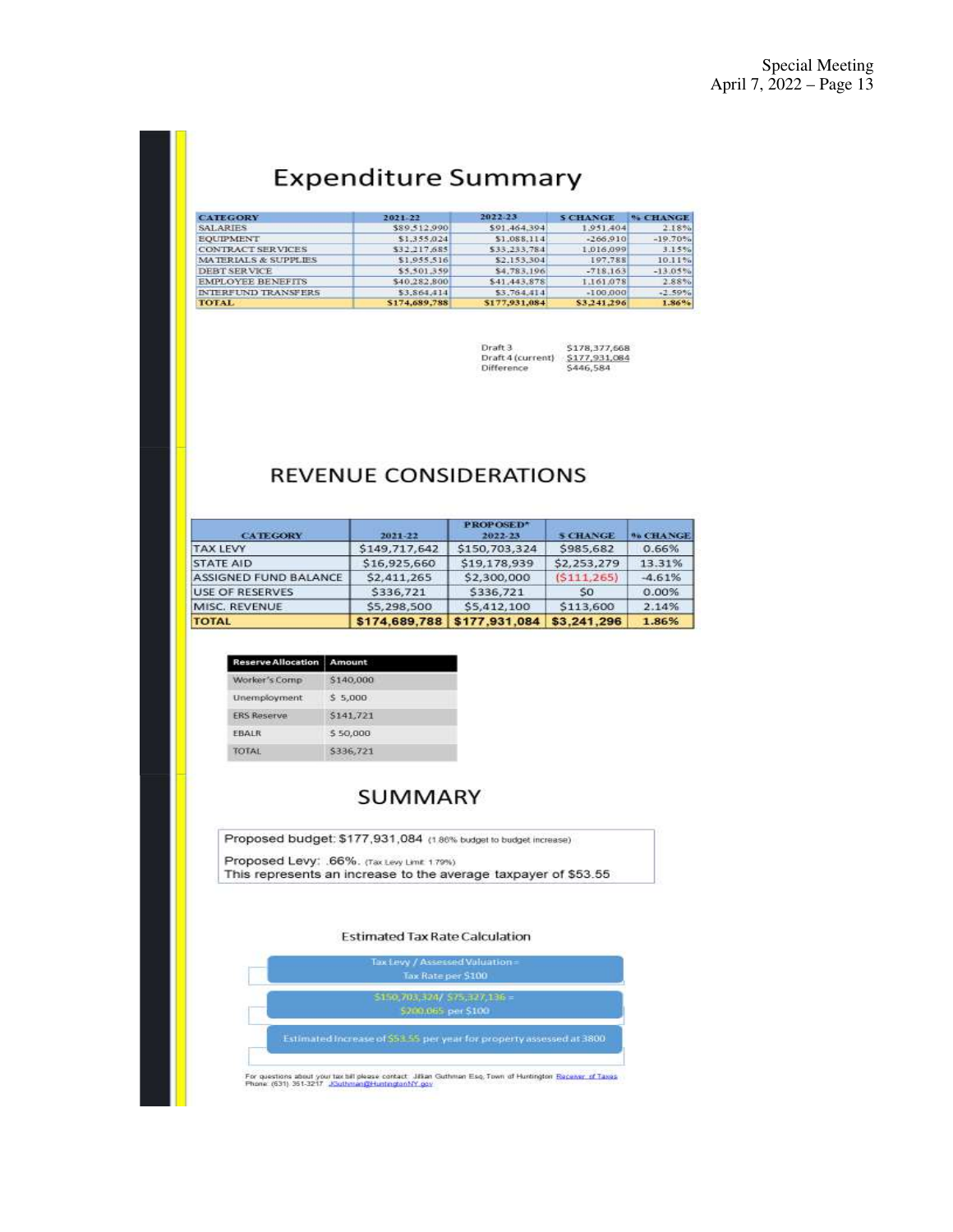# **Budget Development**

January 27 Budget Overview

March 3 Buildings & Grounds + Transportation,

March 10 Instruction, Technology, BOCES, Special Ed.

March 17 Personnel & Benefits

March 24\* Revenue+ Fund Balance & Reserves \*Preliminary Public Hearing to Receive Public Input

April 7 Committee of the whole to consider & discuss public input at Preliminary Hearing and reconvene into public session to finalize budget

May 5 Hearing on finalized budget.

May 17 Budget Vote

Information: 10.01 Public Comment on 2022-2023 Proposed Budget

Name Comment

- Christina Karman Stated that the proposed budget has not enhancements to K-4 students. If World Languages wasn't expanded to  $5<sup>th</sup>$  grade, there would be no need for  $6<sup>th</sup>$  grade World Language. Asked why we are purchasing buses when we haven't received the two that were already purchased. Stated that the budget does not reflect the best interests of parents.
- Denise Schwartz Stated she cannot support any tax levy increase. We have the opportunity to decrease the assistant principals at the high school as the case load difference would be approximately twelve students. Now would be the time to eliminate the position. Asked where the savings is from closing the two buildings and where is the income from those buildings. Stated that the tax levy needs to decrease.
- Nicole Raganella Stated that it is disingenuous that they did not present what the LIPA number would be. There should be savings in the budget from decreasing enrollment and there needs to be a discussion on how to decrease the operating budget. Stated that asking for an increase is asking for too much. They Board is in a position to change the tradition of increased budgets.

Action: 10.02 Committee-of-the-Whole

Recommendation to Convene into Committee-of-the-Whole to informally discuss the proposed 2022-2023 budget and resolutions

Motion by Larry Licopoli, second by David Badanes. Final Resolution: Motion Passes Yes: David Badanes, Larry Licopoli, Thomas Loughran, Donna McNaughton, Allison C Noonan, Carol A Taylor

At 7:50 p.m. the Board convened into Committee-of-the-Whole.

At 9:38 p.m. the Board reconvened in Public Session.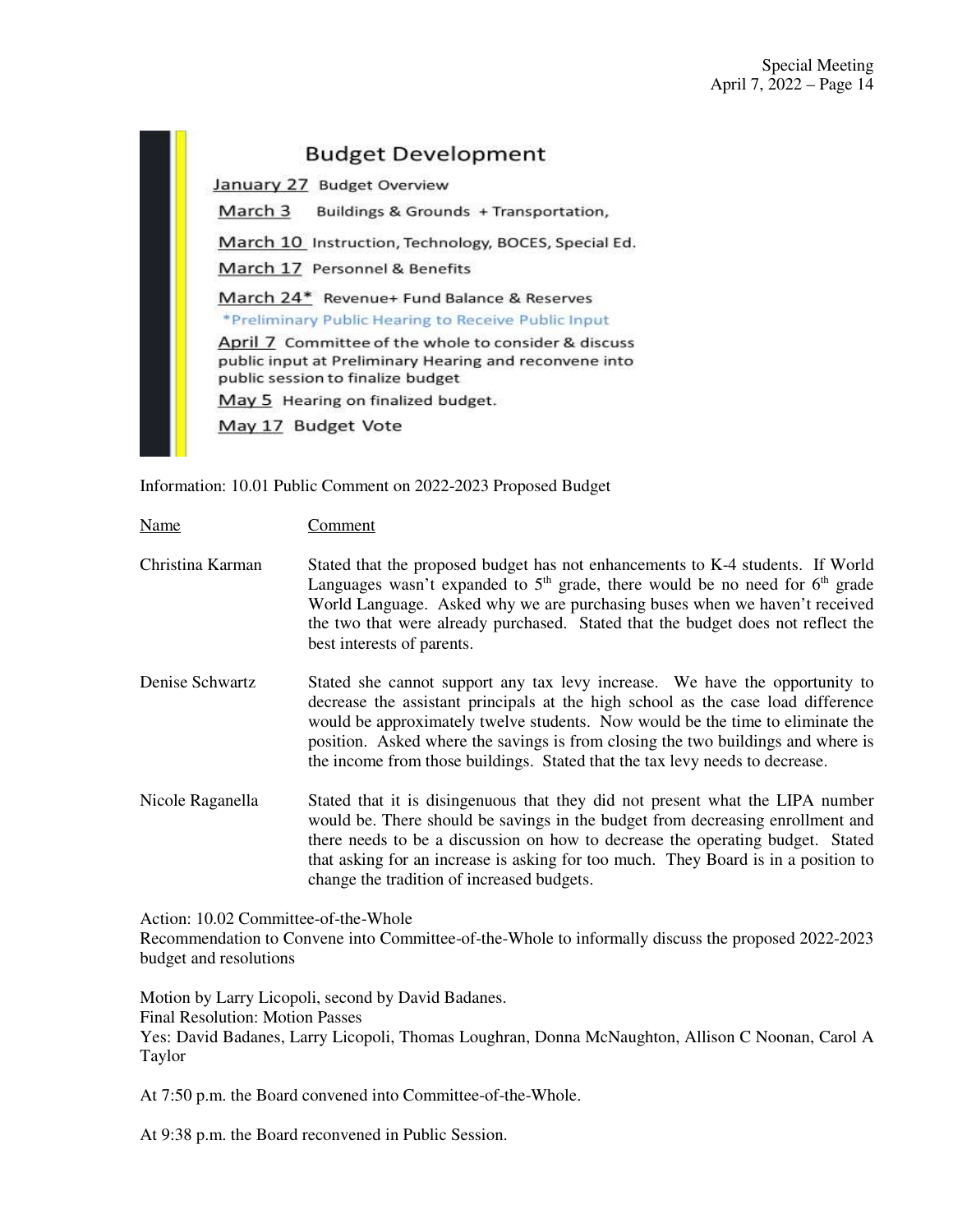Action: 10.03 Finalization of Proposition No. 1 (2022-2023 Budget) on the May 17, 2022 Ballot Recommendation to approve the following resolution:

 "BE IT RESOLVED, that the Board of Education shall present to the qualified voters of the Northport-East Northport Union Free School District at a special meeting to be held on May 17, 2022 the following proposition as 'Proposition No. 1"

 RESOLVED, that the Annual School District Budget for the 2022-2023 School Year in the amount of \$177,856,084 and the necessary taxes therefore be approved"

Motion by Larry Licopoli, second by Donna McNaughton. Final Resolution: Motion Passes Yes: David Badanes, Larry Licopoli, Thomas Loughran, Donna McNaughton, Allison C Noonan, Carol A Taylor

#### **12. BOARD OF EDUCATION REPORTS (Focus on 2021-2022 Goals and Planning)**

Information: 12.01 Board President Comments

Report: 12.02 Committee Reports

12.02.1 Policy Committee (Trustees Badanes, Loughran and Taylor)

The Policy Committee met last evening and at the next Board meeting there will be new policies and old policies to abolish.

12.02.2 Multi-Year Financing Planning (Trustees Loughran and McNaughton)

At the last meeting the committee discussed the closed schools and what the next steps are.

12.02.3 Audit Committee (Trustees Licopoli and Buscareno)

Nothing to report.

12.02.4 Dignity for All Committee (Trustees Noonan and Taylor)

The committee met on March 29<sup>th</sup> and discussed the best ways to move forward. The connected with Core Collaborative and shared the results of the Panorama survey.

12.02.5 Legislative Committee (Trustees Loughran and Taylor)

#### Report: 12.03 Board Liaison Reports

12.03.1 Progress Monitoring (Trustees Buscareno, McNaughton and Noonan)

They are researching at different platforms.

12.03.2 Educational Planning and Budget (Trustees Badanes, Loughran and Licopoli)

Nothing to report.

12.03.3 PTA Report/Feedback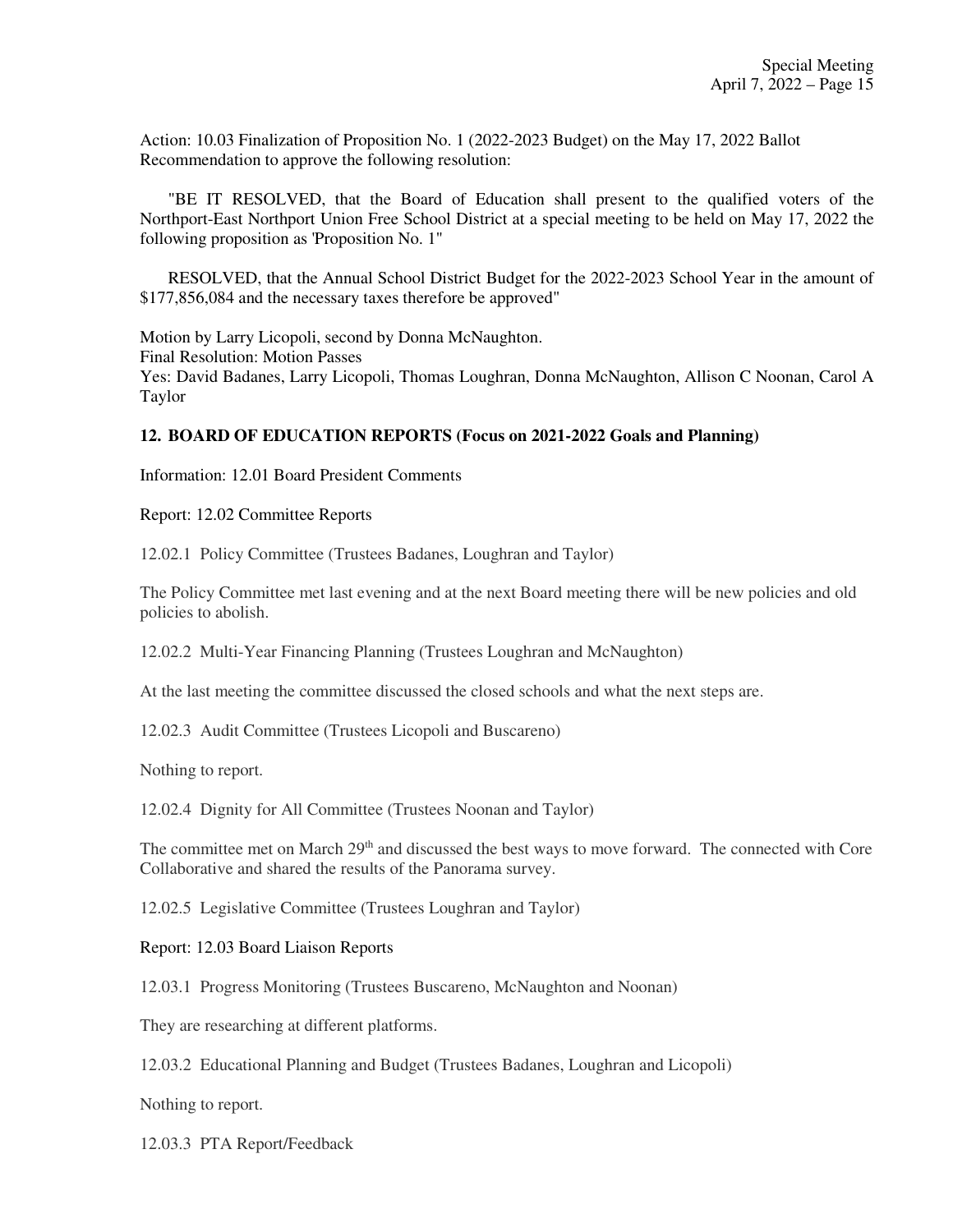The Trustees are attending various PTA meetings and getting feedback.

#### **13. UNFINISHED BUSINESS**

#### **14. NEW BUSINESS**

#### **15. BOARD REFLECTION**

#### **16. SUPERINTENDENT'S REPORT - FOR INFORMATION ONLY**

Information: 16.01 Schedule H - Use of Facilities

#### **17. UPCOMING MEETINGS**

Information: 17.01 Upcoming Meetings

SPECIAL MEETING Vote on BOCES 2022-2023 Administrative Budget and Trustees Tuesday, April 26, 2022 7:00 p.m. William J. Brosnan School

HEARING ON FINALIZED BUDGET Thursday, May 5, 2022 7:00 p.m. William J. Brosnan School

ANNUAL BUDGET VOTE AND ELECTION OF TRUSTEES Tuesday, May 17, 2022 6:00 a.m. - 9:00 p.m. Three Polling Locations (Fifth, Dickinson, WJB)

SPECIAL MEETING TO ACCEPT VOTING RETURNS Tuesday, May 17, 2022 Approximately 9:30 p.m. William J. Brosnan School Cafeteria

**18. ADJOURNMENT** - Board policy requires adjournment by 10:30 pm, unless meeting is extended by vote.

Action: 18.01 Adjournment Recommendation to adjourn the meeting

Motion by Thomas Loughran, second by Allison C Noonan. Final Resolution: Motion Passes Yes: David Badanes, Larry Licopoli, Thomas Loughran, Donna McNaughton, Allison C Noonan, Carol A Taylor

At 9:51 p.m., the Chair declared the meeting adjourned.